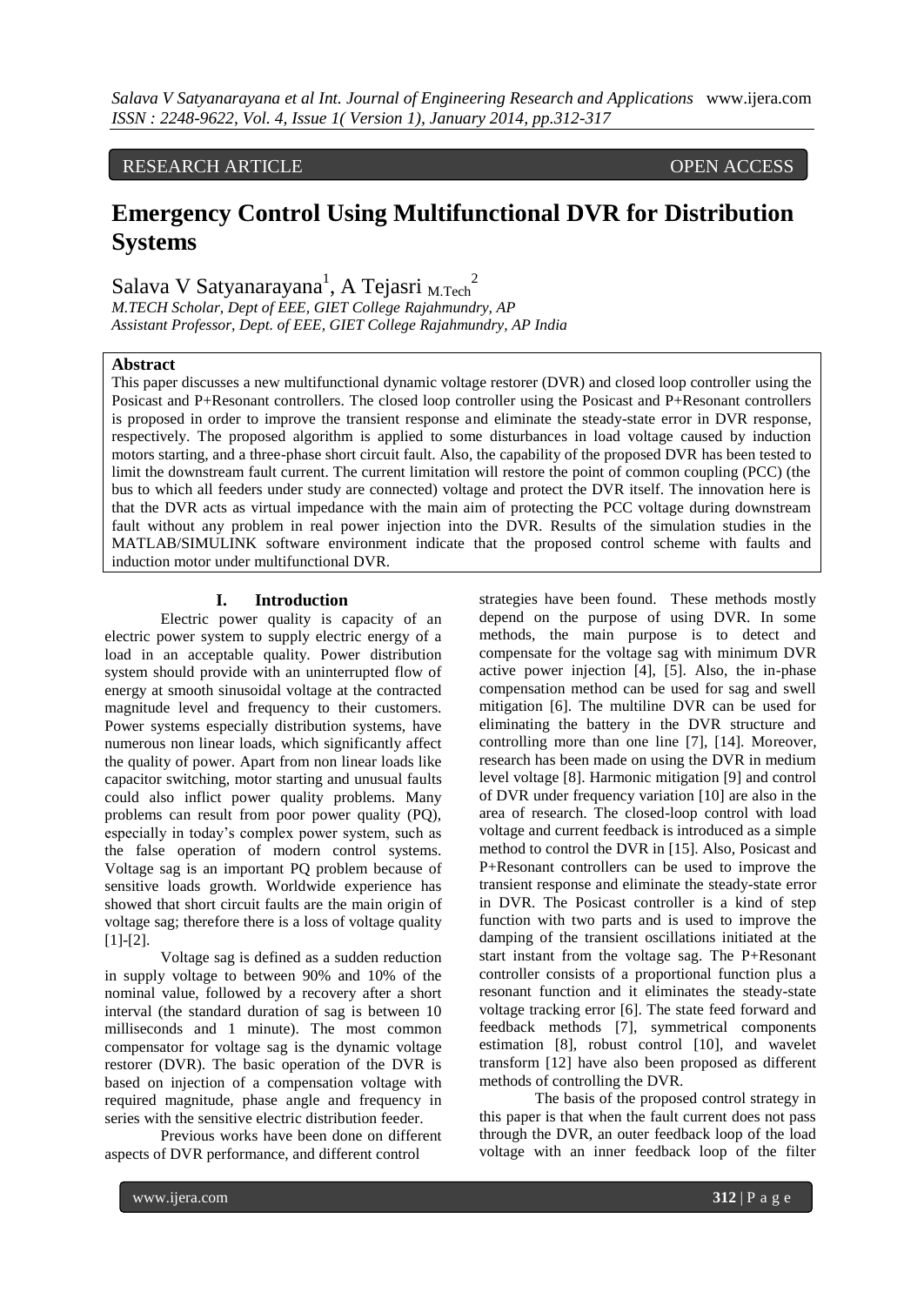capacitor current will be used. Also, a feed forward loop will be used to improve the dynamic response of the load voltage. Moreover, to improve the transient response, the Posicast controller and to eliminate the steady-state error, the P+Resonant controller are used. But in case the fault current passes through the DVR, using the flux control algorithm [11], the series voltage is injected in the opposite direction and, therefore, the DVR acts like series variable impedance.

#### **II. Dynamic Voltage Restorer**

Dynamic voltage restorer was originally proposed to compensate for voltage disturbances on distribution systems. A typical DVR scheme is shown in Fig. 1. The restoration is based on injecting AC voltages in series with the incoming three-phase network, the purpose of which is to improve voltage quality by adjustment in voltage magnitude, waveshape, and phase shift. As shown in Fig. 1, the DVR essentially consists of a series-connected injection transformer T<sub>i</sub>, a voltage-source inverter (VSI), a harmonic filter, and an energy storage device [4], [13]. Meanwhile, a parallel switch is used to bypass and protect the DVR, when a downstream fault is detected [14], [15]. As shown in Fig. 1, the line-side harmonic filter topology [11] consists of the leakage inductance of the injection transformer and the filter capacitor. Meanwhile, denotes the dc-link capacitor.

The series injected voltage of the DVR, Vdvr, is synthesized by modulating pulse widths of the inverter-bridge switches. The injection of an appropriate Vdvr in the face of an up-stream voltage disturbance requires a certain amount of real and reactive power supply from the DVR. The reactive power requirement is generated by the inverter.



Fig. 1: schematic diagram of the DVR with line side harmonic filter

Widely used in present DVR control is the so-called in phase voltage injection technique where the load voltage V2 is assumed to be in-phase with the pre-sag voltage. As the DVR is required to inject active power into the distribution line during the period of compensation, the capacity of the energy storage unit can become a limiting factor in the

disturbance compensation process. In particular, if capacitors are used as energy storage, the DC-link voltage will decrease with the dwindling storage energy during compensation.



Fig. 2; Vector Diagram of Voltage Injection Method

The corresponding phasor diagram describing the electrical conditions during voltage sag is depicted, where only the affected phase is shown for clarity. Let the voltage quantities II,  $\varphi$ ,  $\delta$  and  $\alpha$ represent the load current, load power factor angle, supply voltage phase angle and load voltage advance angle respectively. Although there is a phase advancement of  $\alpha$  in the load voltage with respect to the pre-sag voltage in Fig. 2, only in-phase compensation where the injected voltage is in phase with the supply voltage  $(\alpha = \delta)$  is considered.

By mounting the battery in DC link of the centralized inverter, the DC/DC converter for battery can be saved as shown in Figure 1(b) [1], [2]. Different from the centralized inverters in Figure 1(a) and (b), the separate grid inverters are used by the two PV systems in Figure 1(c). Thus, the power rating of each inverter becomes smaller, and the inverter is intended to be modular design as well as mass production.

#### **III. Proposed Multifunctional DVR**

In addition to the aforementioned capabilities of DVR, it can be used in the mediumvoltage level as in Fig. 2 to protect a group of consumers when the cause of disturbance is in the downstream of the DVR's feeder and the large fault current passes through the DVR itself. In this case, the equipment can limit the fault current and protect the loads in parallel feeders until the breaker works and disconnects the faulted feeder.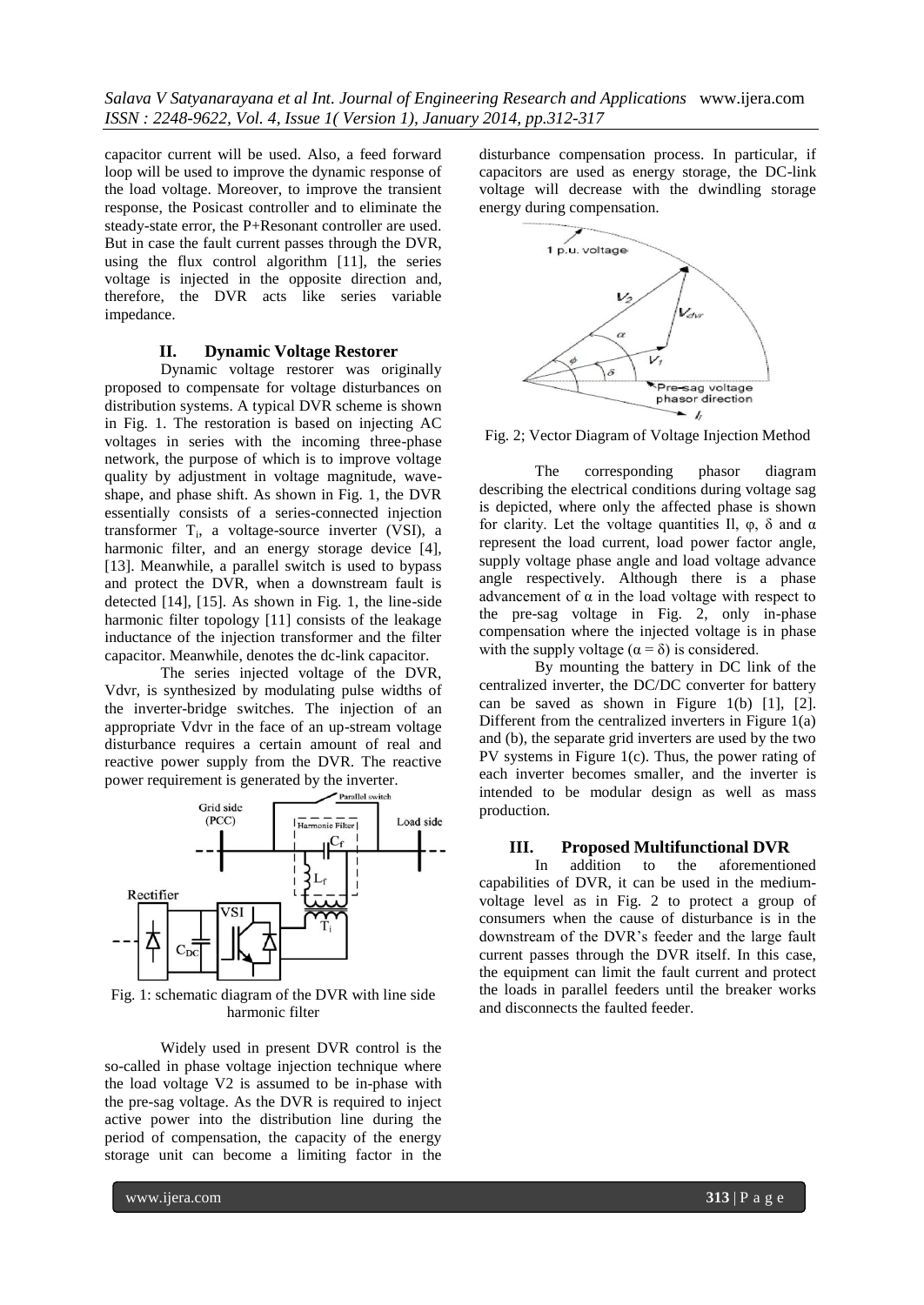



The large fault current will cause the PCC voltage to drop and the loads on the other feeders connected to this bus will be affected. Furthermore, if not controlled properly, the DVR might also contribute to this PCC voltage sag in the process of compensating the missing voltage, hence further worsening the fault situation [11].

To limit the fault current, a flux-charge model has been proposed and used to make DVR act like a pure virtual inductance which does not take any real power from the external system and, therefore, protects the dc-link capacitor and battery as shown in Fig. 1 [11]. But in this model, the value of the virtual inductance of DVR is a fixed one and the reference of the control loop is the flux of the injection transformer winding, and the PCC voltage is not mentioned in the control loop. In this paper, the PCC voltage is used as the main reference signal and the DVR acts like variable impedance. For this reason, the absorption of real power is harmful for the battery and dc-link capacitor. To solve this problem, impedance including a resistance and an inductance will be connected in parallel with the dc-link capacitor. This capacitor will be separated from the circuit, and the battery will be connected in series with a diode just when the downstream fault occurs so that the power does not enter the battery and the dclink capacitor. It should be noted here that the inductance is used mainly to prevent large oscillations in the current. The active power mentioned is, therefore, absorbed by the impedance.

#### **3.1 Proposed control scheme for using Flux charge model**

In this part, an algorithm is proposed for the DVR to restore the PCC voltage, limit the fault current, and, therefore, protect the DVR components. The flux-charge model here is used in a way so that the DVR acts as a virtual inductance with a variable value in series with the distribution feeder. To do this, the DVR must be controlled in a way to inject a proper voltage having the opposite polarity with

respect to usual cases. It should be noted that over current tripping is not possible in this case, unless additional communication between the DVR and the downstream side over current circuit breaker (CB) is available. If it is necessary operate the over current CB at PCC, communication between the DVR and the PCC breaker might have to be made and this can be easily done by sending a signal to the breaker when the DVR is in the fault-current limiting mode as the DVR is just located after PCC [11]. The proposed DVR control method is illustrated in Fig. 8. It should also be noted that the reference flux  $(\phi_{ref})$  is derived by integration of the subtraction of the PCC reference voltage  $(V_{\text{PCC}}^{*})$  and the DVR load-side voltage. This control strategy, the control variable used for the outer flux model is the inverter-filtered terminal flux defined as:

$$
\Phi = \int V_{\text{odvr}} \text{dt} \tag{1}
$$

Where  $V_{odvr}$  is the filter capacitor voltage of the DVR (at the DVR power converter side of the injection transformer). The flux error is then fed to the flux regulator, which is a P+Resonant controller, with a transfer function given in (1). On the other hand, it can be shown that a single flux-model would not damp out the resonant peak of the LC filter connected to the output of the inverter.



Fig. 3: Proposed method.

To stabilize the system, an inner charge model is therefore considered. In this loop, the filter inductor charge, which is derived by integration of its current, tracks the reference charge output of the flux regulator. The calculated charge error is then fed to the charge regulator with the transfer function

$$
G_{\text{charge}}\left(s\right) = k_{Ch} \frac{S}{1 + \frac{S}{N}}
$$

This is actually a practical form of the derivative controller. In this transfer function, the regulator gain is limited to N at high frequencies to prevent noise amplification. The derivative term in  $S/I + S/N$  neutralizes the effects of voltage and current integrations at the inputs of the flux-charge model, resulting in the proposed algorithm having the same regulation performance as the multiloop voltage-current feedback control, with the only difference being the presence of an additional low– pass filter in the flux control loop in the form of  $\frac{1}{s} + \frac{s}{N}$ . The bandwidth of this low–pass filter is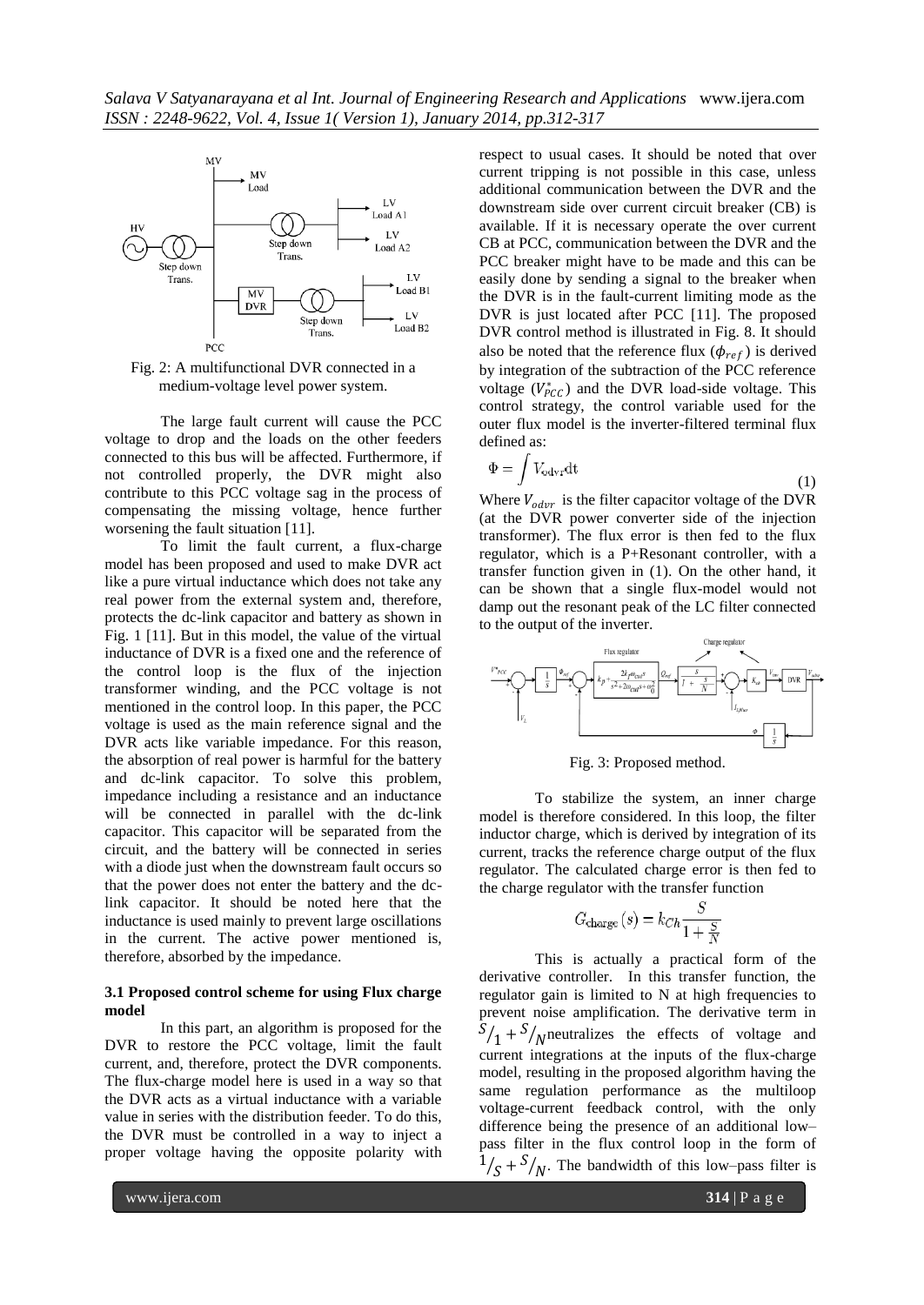tuned (through varying N) with consideration for measurement noise attenuation, DVR LC-filter transient resonance attenuation, and system stability margins.



Fig. 4: Multi-loop control using the Posicast and P+Resonant controller

Theoretically, the resonant controller compensates by introducing an infinite gain at the resonant frequency of 50 Hz to force the steady-state voltage error to zero. The ideal resonant controller, however, acts like a network with an infinite quality factor, which is not realizable in practice. A more practical (nonideal) compensator is therefore used here, and is expressed as

$$
G_R(s) = k_p + \frac{2k_I\omega_{cut}S}{S^2 + 2\omega_{cut}S + \omega_0^2}
$$

Where  $w_{cut}$  is the compensator cutoff frequency which is 1 rad/s in this application.



Fig. 5: Open loop control using the Posicast controller

To improve the damping, as shown in Fig. 4, the Posicast controller can be used just before transferring the signal to the PWM inverter of the DVR. The transfer function of the controller can be described as follows:

$$
1 + G(s) = 1 + \frac{\delta}{1 + \delta} \left( e^{-S^{T_d/2}} - 1 \right)
$$

Where  $\delta$  and  $T_d$  are the step response overshoot and the period of damped response signal, respectively. It should be noted that the Posicast controller has limited high-frequency gain; hence, low sensitivity to noise.

## **IV. MATLAB/Simulink modelling and results**

In this section, the proposed DVR topology and control algorithm will be used for emergency control during the voltage sag. The three-phase short circuit and the start of a three-phase large induction motor will be considered as the cause of distortion in the simulations.

#### **4.1 Fault Current Limiting**



Fig. 6: SIMULINK Model of Proposed a Multifunctional DVR under Three Phase Fault condition.

MATLAB/simulink model of proposed multifunctional DVR under three phase fault in figure.6; The last simulation is run for a symmetrical downstream fault, and the capability of the DVR to reduce the fault current and restore the PCC voltage is tested.

For the simulation with DVR compensation, the three-phase fault is applied at  $t = 205$  ms and then removed after 0.1 s. Also, a breaker will remove the faulted bus from the entire system at  $t = 300$  ms. Fig. 13 shows the DVR operation during the fault. As can be seen, the rms load bus voltage reaches zero during the fault, and as the enlarged figure shows, in about half a cycle, the

DVR has succeeded in restoring the PCC voltage wave shape to the normal condition. It should be noted that the amount and shape of the oscillations depend on the time of applying the fault. As Fig. 13 shows, at this time, the voltage value of phase B is nearly zero; this

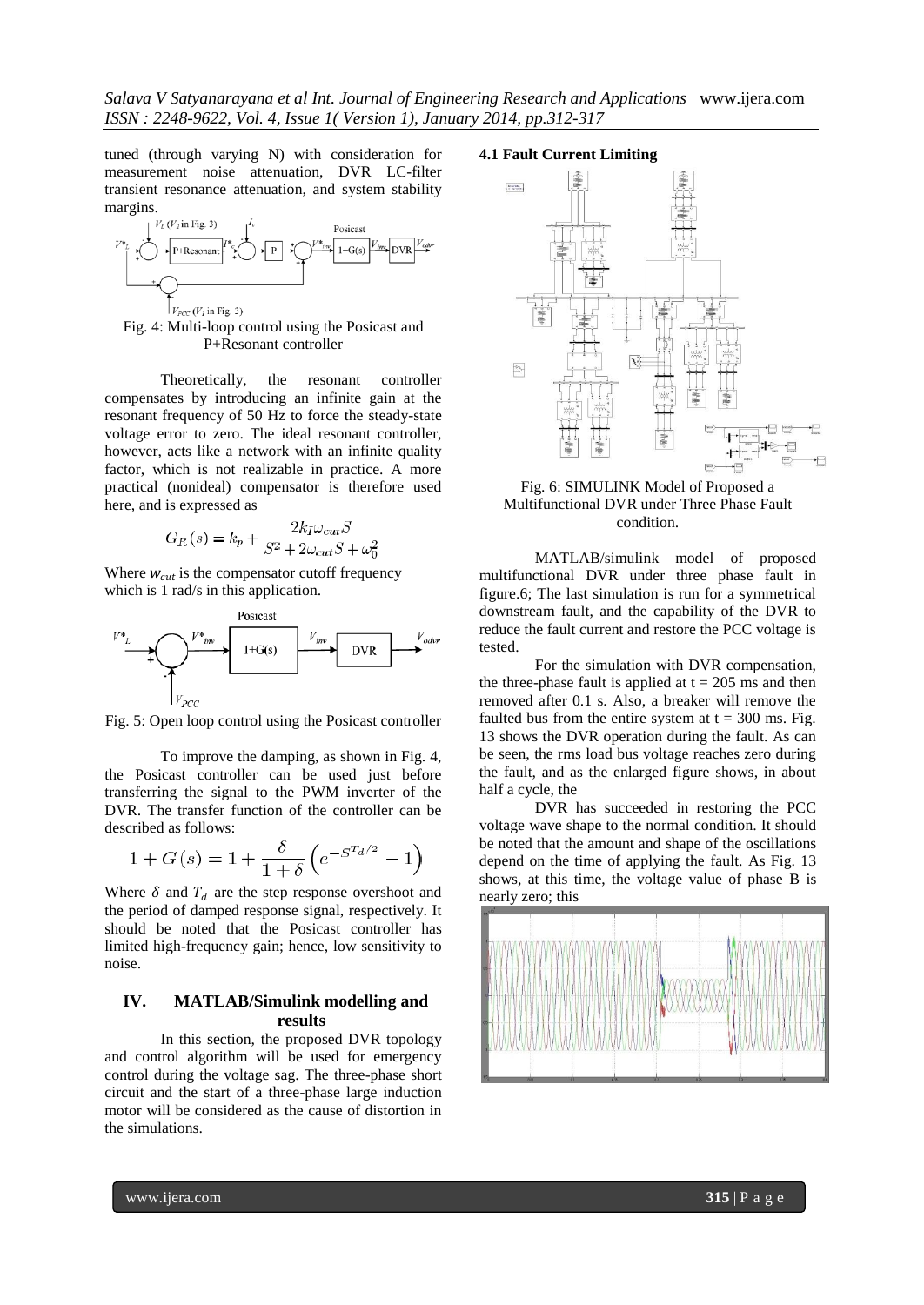*Salava V Satyanarayana et al Int. Journal of Engineering Research and Applications* www.ijera.com *ISSN : 2248-9622, Vol. 4, Issue 1( Version 1), January 2014, pp.312-317*





Fig. 7: Fault current limiting by DVR. (a) Threephase PCC voltages. (b) Three-phase load voltages. (c) RMS voltages of the PCC and load. (d) Threephase currents.

#### **4.2 Induction Motor**

The large motor starting current will cause the PCC voltage to drop. The simulation results in the case of using the DVR are shown in Fig. 9. In this simulation, the motor is started at  $t = 405$  ms. As can be seen in Fig. 11, at this time, the PCC rms voltage drops to about 0.8 p.u. The motor speed reaches the nominal value in about 1 s. MATLAB/simlink model of proposed multifunctional DVR with induction motor in figure8;



Fig. 8: SIMULINK model of proposed a multifunctional DVR with Induction Motor.

During this period, the PCC bus is under voltage sag. From  $t = 1.4$  s, as the speed approaches nominal, the voltage also approaches the normal condition. However, during all of these events, the DVR keeps the load bus voltage at the normal condition. The DVR has succeeded in restoring the load voltage in half a cycle from the instant of the motor starting.





Fig. 9: Starting of an induction motor and the DVR compensation. (a) Three phase PCC voltages. (b) Three-phase load voltages. (c) RMS voltages of PCC and load.